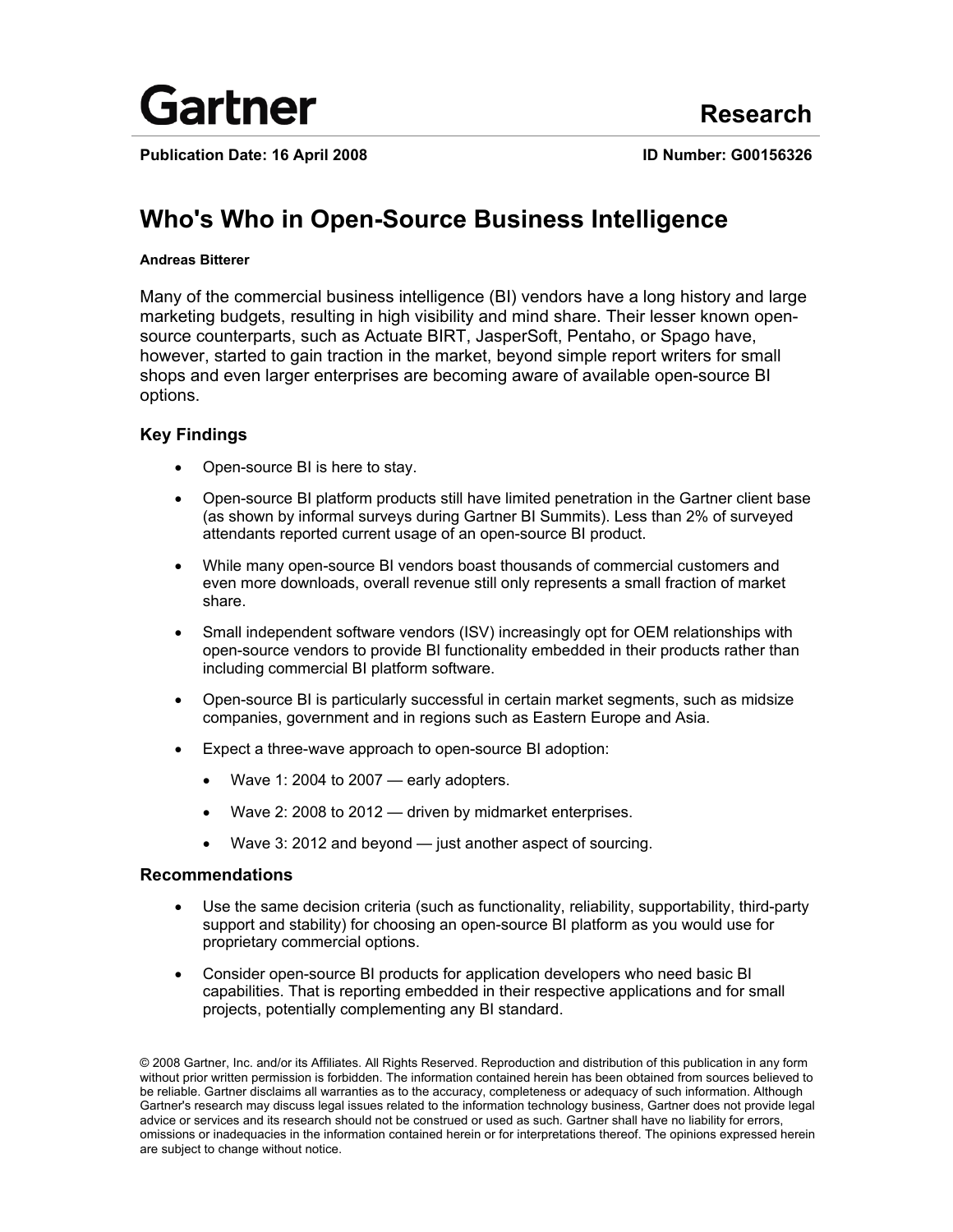- While they do not have the cost of commercial BI platforms, recognize that open-source BI platforms do not provide the same range of capabilities as commercial BI platforms.
- Unless you belong to a "type A organization" with significant development resources and no fear of risk associated with software engineering, do not attempt to understand the source code, but purchase a support subscription.

Publication Date: 16 April 2008/ID Number: G00156326 Page 2 of 6

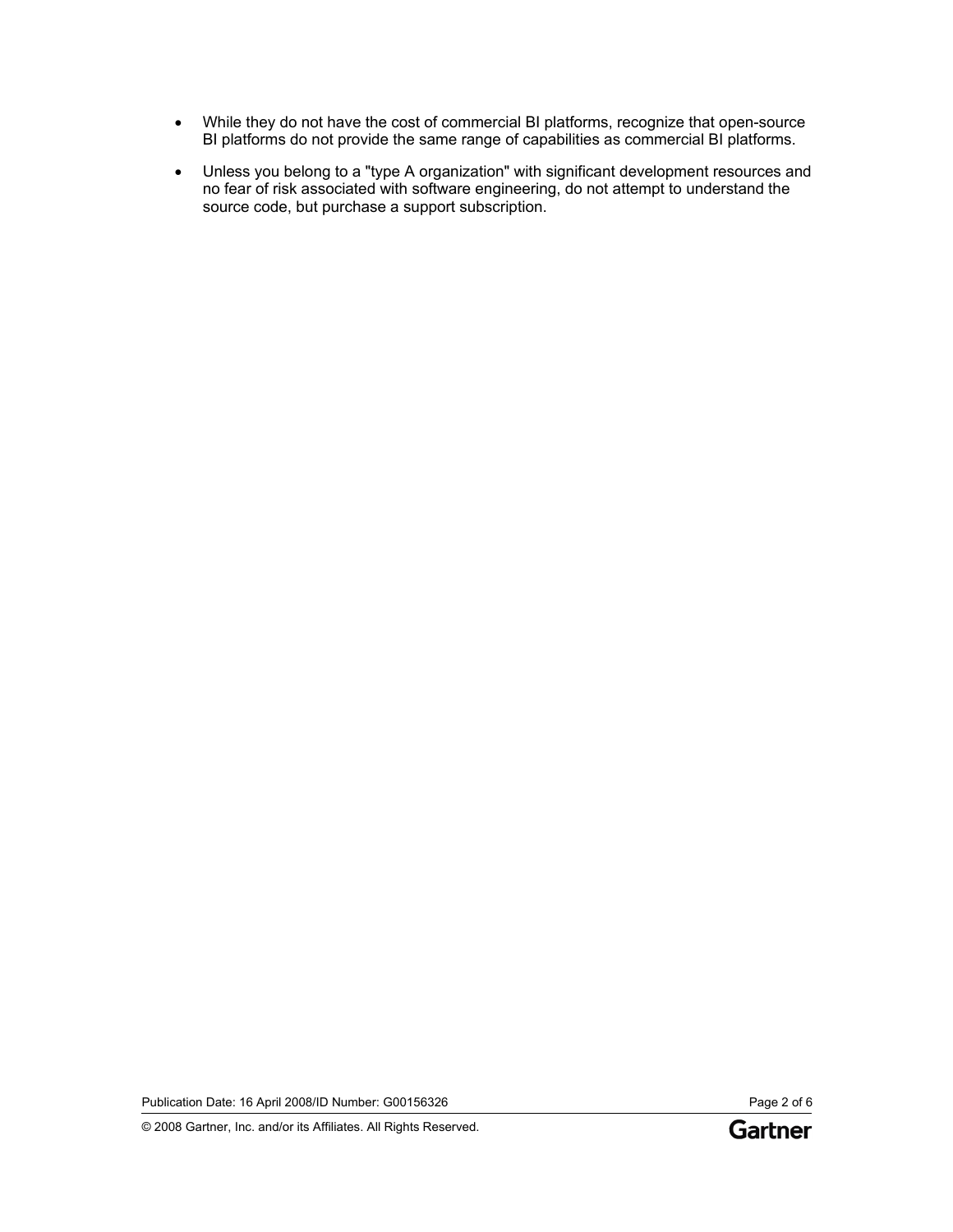## **STRATEGIC PLANNING ASSUMPTION(S)**

By 2012, adoption of open-source BI being used as an enterprisewide standard platform will triple.

## **ANALYSIS**

The increasing focus on open-source software has reached the mainstream business intelligence market. As some organizations are looking to reduce costs in their sometimes large BI deployments, they are hoping that open source gives them greater leverage for their money. Other open-source BI deployments are initiated by application developers that are looking for a way to embed BI functionality into their applications. Similarly, companies often cannot afford to roll out BI technology to hundreds or maybe thousands of users, even from their preferred vendor, because of steep licensing costs and are therefore considering an open-source solution to complement the current infrastructure.

There are about a dozen vendors or projects that can be considered offering open-source BI, although quite a few of those same companies also provide commercial versions of the software, often with significant enhancements over the "free" version. The currently available offerings are effectively split into two camps: the BI platform approach, supported by a commercial vendor, that mainly generates its revenue by providing professional services around the BI platform. Alternatively, there are open-source projects, backed by a few individuals, who maintain a small community, but do not have any commercial interests otherwise. Almost all platforms, tools and source code, in their various open-source versions, are freely available for download at SourceForge ([http://sourceforge.net](http://sourceforge.net/)) the largest open-source software development Web site, which currently maintains over 160,000 projects and over 1.7 million registered users.

## **Vendors**

Founded in 2004 and among the best-known open-source BI offering in the market, Orlandobased **Pentaho** provides a breadth of functionality that can be considered the closest match to commercial offerings from companies such as Business Objects, Cognos or Oracle.

Pentaho's offerings include a simple reporting solution and the more comprehensive Pentaho BI suite, which also includes analysis, dashboard and data mining capabilities. For both offerings customers can purchase a subscription (Gold or Platinum, with different service levels, such as set response times or a toll-free hot line). The subscription also enables access to additional BI platform functionality (for example, system auditing, performance monitoring as well as single sign-on or clustering), which is not available in the open-source version.

To round out the capabilities for the BI platform, Pentaho has acquired the assets and hired the lead developers of some complementing open-source projects, such as Mondrian or Kettle, for online analytical processing (OLAP) or extraction, transformation and loading (ETL) technology, respectively. The BI platform, which runs on most popular Windows versions, Linux distributions and even Mac OS, is based on server-side Java, a thin client Ajax front-end and an Eclipsebased design environment.

San Francisco-based **JasperSoft** is another well-established brand in the open source BI market. Founded in 2001, the vendor reports upward of 3 million downloads and boldly calls itself "the market leader in open-source BI" with more than 8,000 commercial customers worldwide. Still, that claim is difficult to substantiate as many open-source vendors are quoting large numbers of product downloads, often hundreds of thousands or even millions, while the number of production deployments of their community editions is unclear.

Publication Date: 16 April 2008/ID Number: G00156326 Page 3 of 6

© 2008 Gartner, Inc. and/or its Affiliates. All Rights Reserved.

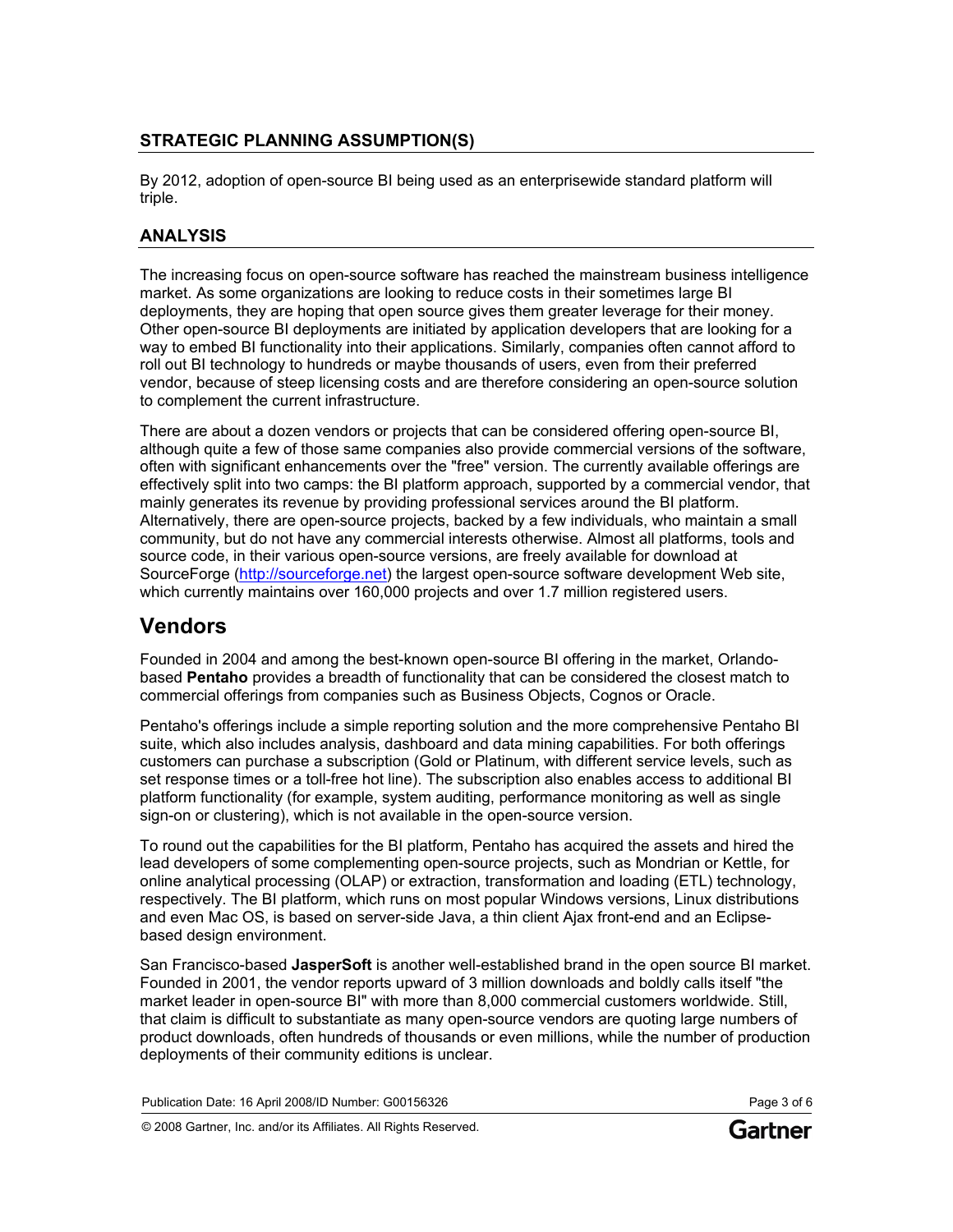The JasperSoft product family includes JasperServer, JasperReports, the JasperStudio report designer, the JasperAnalysis OLAP analysis server and JasperETL, which is based on the opensource ETL engine from Talend.

JasperSoft has established a partner network that includes companies such as Sun Microsystems, MySQL, Novell, Red Hat and Unisys. With Jasper4Solutions, JasperSoft attempts to extend its community into the world of applications with specific solutions for salesforce.com, SugarCRM and Oracle eBusiness Suite. Many small ISVs are also including JasperReports as the reporting component in their respective software packages.

Publicly-traded **Actuate Corporation**, founded in 1993 and based in San Mateo, has been selling commercial BI software since its formation. In 2004, Actuate became the first public BI software company to enter the open-source space by petitioning for membership into the Eclipse Foundation and proposing a new open XML report design specification and accompanying toolset. The Business Intelligence and Reporting Tool (BIRT), founded and co-lead by Actuate, is based on the Eclipse framework and with BIRT 2.0. Announced in 2006, it became the foundation of the vendor's commercial product line with Actuate 9. Under the BIRT project, Actuate is making a small subset of its commercial enterprise reporting solution available under an open-source license.

By early 2008, Actuate reported over 2 million BIRT downloads, however, it is largely unclear how many of those went into production. At the end of 2007, the company claimed more than \$8 million in BIRT-related commercial sales. For BIRT, Actuate offers a variety of products and services, supporting users through an annual subscription model for the open-source version, which has limited capabilities compared to the full Actuate 9 platform. As such, the BIRT offering must be considered an attempt to attract highly technical do-it-yourself audiences and get a "foot in the door." Customers looking for the full functionality BI platform are required to upgrade to the commercial Actuate license.

The relatively new BIRT Exchange is a self-service community Web site sponsored by Actuate. The site offers BIRT developers resources to learn about and get support for both open source and commercial BIRT products. As a significant partner, Actuate has signed up IBM, which has wrapped BIRT into its Rational products, such as Rational Portfolio Manager V7.1.

Italian company Engineering Ingegneria Informatica (EII), the owner of **SpagoBI**, has a very different approach to open-source BI. Instead of a subscription-based revenue stream, SpagoBI is deployed by EII's consultants that implement solutions in the vendor's key industries, such as finance, government, healthcare and utilities. SpagoBI started in 2004 and was later released to the ObjectWeb Consortium, now called the OW2 Consortium [\(www.ow2.org](http://www.ow2.org/)), of which EII is a founding member. The platform itself is released in a single version and offered under the Lesser General Public License, and built and maintained by 30 developers. Approximately 100 out of EII's 6,500 employees are building custom solutions.

SpagoBI promotes "Free and Open Source Software" (FOSS) and an integration approach, by which the system integrator drives the research and development efforts of an otherwise free BI platform, that includes all available functionality. The vendor claims that, through the FOSS model, enterprise-level deployments are possible without upgrading to a commercial version of the open-source software package. In addition to traditional capabilities, such as reporting, multidimensional analysis, or dashboarding, SpagoBI also contains data mining, a Query-by-Example (QbE) engine, geographical-based analysis and collaboration tools.

Not surprisingly, most of SpagoBI's users are in Europe, mainly Italy and France, as EII's commercial efforts have focused on those countries. EII maintains no real sales channel and ISV partner network outside its core countries, although the vendor claims over 100,000 downloads from around the world (including China).

Publication Date: 16 April 2008/ID Number: G00156326 Page 4 of 6

© 2008 Gartner, Inc. and/or its Affiliates. All Rights Reserved.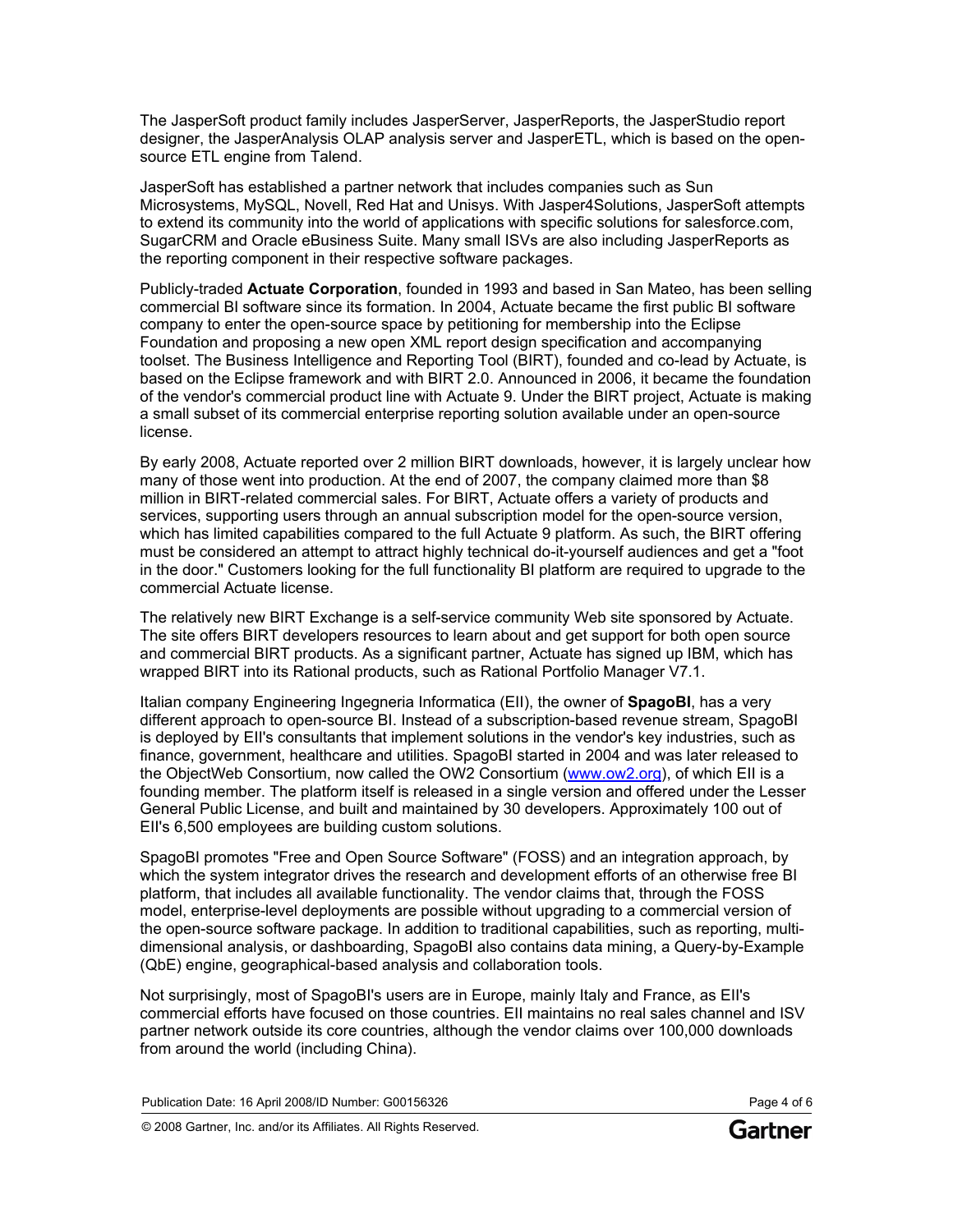As the open-source BI community is growing continuously, more local players are getting on the radar of potential end-user companies. **Jedox**, based in Freiburg, Germany, are the makers of Palo OLAP, an analytic engine that has grown a decent following. Headquartered in Toronto, Canada, **SQL Power Group** recently announced that it will turn its previously proprietary BI tools (plus its modeling and data cleansing tools) into open-source offerings. However, since the company considers itself a consulting firm, not much research and development effort apparently goes into the products. **LogiXML**, from McLean, Virginia, is offering part of its toolset as "free reporting" software and as such does not qualify as open-source, but may be equally interesting for small-scale reporting requirements.

At the same time, over the years quite a few open-source BI projects have come and gone. Many initiatives were started in basements, garages or even in universities. However, when development and support were either put on hold, or ceased to exist, the whole project went into limbo. While the source code of those projects may to this day still be available at various Web sites, the following open-source BI projects can safely be pronounced as no longer functional:

- BEE project <http://sourceforge.net/projects/bee/>
- Open Intelligence [www.openi.org](http://openi.sourceforge.net/)
- OpenReport — [www.openreport.org](http://www.openreport.org/)
- RLIB — [www.sourceforge.net/projects/rlib/](http://www.sourceforge.net/projects/rlib/)

## **RECOMMENDED READING**

"Magic Quadrant for Business Intelligence Platforms, 2008"

"Open-Source Business Intelligence: State of the Market"

"Open-Source Won't Kill the Commercial Data Integration Tools Market Yet"